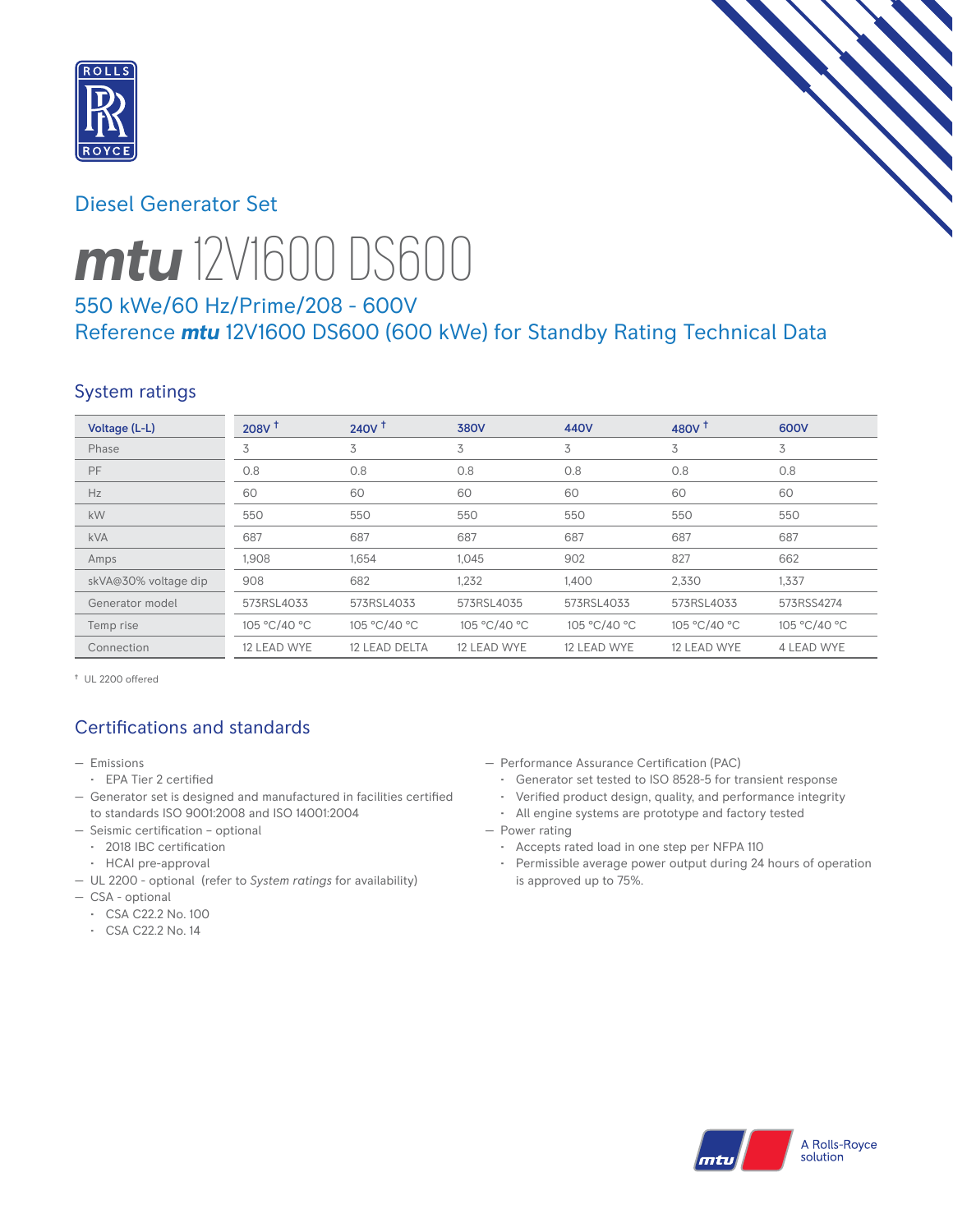## Standard features \*

- Single source supplier
- Global product support
- Two (2) Year/3,000 Hour Basic Limited Warranty
- 12V1600 diesel engine
	- 21.0 liter displacement
	- Common rail fuel injection
	- 4-cycle
- Engine-generator resilient mounted
- Complete range of accessories
- Cooling system
- Integral set-mounted
	- Engine-driven fan

# Standard equipment \*

#### Engine

- Air cleaners
- Oil pump
- Oil drain extension and shut-off valve
- Full flow oil filters
- Closed crankcase ventilation
- Jacket water pump
- Thermostats
- Blower fan and fan drive
- Radiator unit mounted
- Electric starting motor 24V
- Governor electronic isochronous
- Base formed steel
- SAE flywheel and bell housing
- Charging alternator 24V
- Battery box and cables
- Flexible fuel connectors
- Flexible exhaust connection
- EPA certified engine

#### **Generator**

- NEMA MG1, IEEE, and ANSI standards compliance for temperature rise and motor starting
- Sustained short circuit current of up to 300% of the rated current for up to 10 seconds
- Self-ventilated and drip-proof
- Superior voltage waveform
- Digital, solid state, volts-per-hertz regulator
- Brushless alternator with brushless pilot exciter
- 4 pole, rotating field
- 105 °C maximum prime temperature rise
- 1-bearing, sealed
- Flexible coupling
- Full amortisseur windings
- 125% rotor balancing
- 3-phase voltage sensing
- $\pm$  0.25% voltage regulation no load to full load
- 100% of rated load one step
- 5% maximum total harmonic distortion
- Generator
	- Brushless, rotating field generator
	- 2/3 pitch windings
	- Permanent Magnet Generator (PMG) supply to regulator
- 300% short circuit capability
- Digital control panel(s)
	- UL recognized, CSA certified, NFPA 110
	- Complete system metering
	- LCD display

### Digital control panel(s)

- Digital metering
- Engine parameters
- Generator protection functions
- Engine protection
- CANBus ECU communications
- Windows®-based software
- Multilingual capability
- Communications to remote annunciator
- Programmable input and output contacts
- UL recognized, CSA certified, CE approved
- Event recording
- IP 54 front panel rating with integrated gasket
- NFPA 110 compatible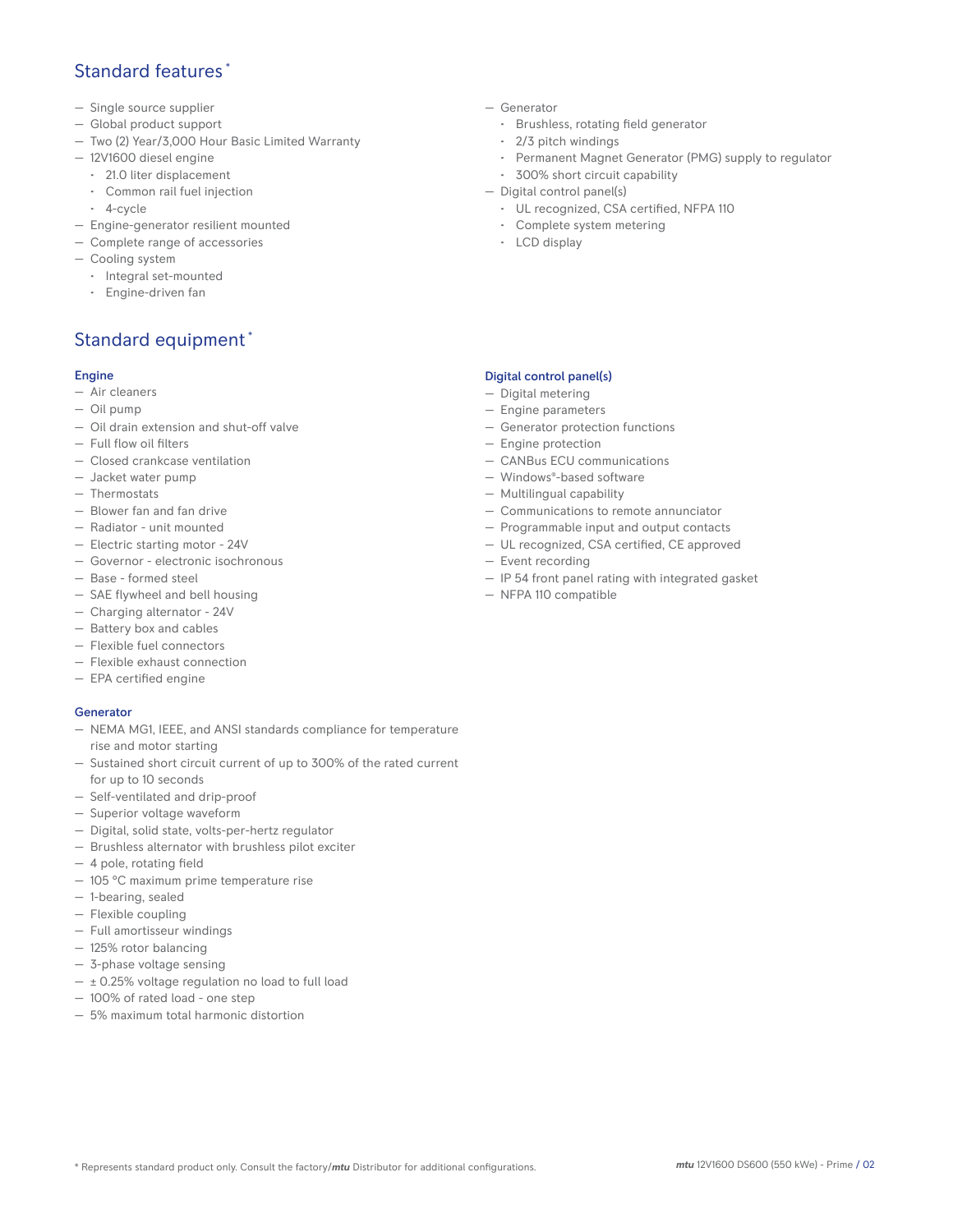# Application data

#### Engine

| Manufacturer                | mtu                           |
|-----------------------------|-------------------------------|
| Model                       | 12V1600G20S                   |
| Type                        | 4-cycle                       |
| Arrangement                 | $12-V$                        |
| Displacement: L (cu in)     | 21.0 (1,281)                  |
| Bore: cm (in)               | 12 (4.72)                     |
| Stroke: cm (in)             | 15(5.91)                      |
| Compression ratio           | 17.5:1                        |
| Rated rpm                   | 1.800                         |
| Engine governor             | electronic isochronous (ADEC) |
| Maximum power: kWm (bhp)    | 608 (815)                     |
| Steady state frequency band | ± 0.25%                       |
| Air cleaner                 | dry                           |
|                             |                               |

## Liquid capacity

| Total oil system: L (gal)             | 73 (19.3)  |
|---------------------------------------|------------|
| Engine jacket water capacity: L (gal) | 65 (17.2)  |
| System coolant capacity: L (gal)      | 106 (28.1) |

#### Electrical

| Electric volts DC                                            | 24    |
|--------------------------------------------------------------|-------|
| Cold cranking amps under -17.8 $^{\circ}$ C (O $^{\circ}$ F) | 1.050 |
| Batteries: group size                                        | 4D    |
| Batteries: quantity                                          |       |
|                                                              |       |

#### Fuel system

| Fuel supply connection size    | $-10$ JIC 37 $\degree$ female               |
|--------------------------------|---------------------------------------------|
|                                | M20 x 1.5 male adapter provided             |
| Fuel return connection size    | -6 JIC 37° female                           |
|                                | M <sub>14</sub> x 1.5 male adapter provided |
| Maximum fuel lift: m (ft)      | 5(16)                                       |
| Recommended fuel               | diesel #2                                   |
| Total fuel flow: L/hr (gal/hr) | 402 (106.2)                                 |
|                                |                                             |

#### Fuel consumption

|                      | <b>I UCL CONSUMPTION</b>                                             |              |
|----------------------|----------------------------------------------------------------------|--------------|
| ū                    | At 100% of power rating: L/hr (gal/hr)                               | 140 (37)     |
| S                    | At 75% of power rating: L/hr (gal/hr)                                | 106 (28)     |
| e                    | At 50% of power rating: L/hr (gal/hr)                                | 75 (19.9)    |
| V                    |                                                                      |              |
| 1)                   | Cooling - radiator system                                            |              |
| 2)                   | Ambient capacity of radiator: °C (°F)                                | 50 (122)     |
| 1)                   | Maximum restriction of cooling air:                                  |              |
| :1                   | intake and discharge side of radiator: kPa (in. H <sub>2</sub> 0)    | 0.2(0.8)     |
| 0                    | Water pump capacity: L/min (gpm)                                     | 517 (136.5)  |
| C)                   | Heat rejection to coolant: kW (BTUM)                                 | 242 (13,762) |
| 5)                   | Heat rejection to after cooler: kW (BTUM)                            | 150 (8,530)  |
| ℅                    | Heat radiated to ambient: kW (BTUM)                                  | 59.7 (3,395) |
| .<br>V               | Fan power: kW (hp)                                                   | 23.1 (31)    |
|                      | Air requirements                                                     |              |
| .3)                  | Aspirating: *m <sup>3</sup> /min (SCFM)                              | 53 (1,865)   |
| .2)                  | Air flow required for radiator                                       |              |
| I.1)                 | cooled unit: *m <sup>3</sup> /min (SCFM)                             | 756 (26,700) |
|                      | Remote cooled applications; air flow required for                    |              |
|                      | dissipation of radiated generator set heat for a                     |              |
| 24                   | maximum of 25 °F rise: *m <sup>3</sup> /min (SCFM)                   | 217 (7,657)  |
| 50                   |                                                                      |              |
| ŀD<br>$\overline{2}$ | * Air density = $1.184 \text{ kg/m}^3$ (0.0739 lbm/ft <sup>3</sup> ) |              |
|                      | <b>Exhaust system</b>                                                |              |
|                      | Gas temperature (stack): °C (°F)                                     | 414 (777)    |
| ıle                  | Gas volume at stack temperature: $m^3/m$ in (CFM)                    | 126 (4,450)  |
| эd                   | Maximum allowable back pressure at                                   |              |

outlet of engine, before piping: kPa (in.  $H_2O$ )

0) 8.5 (34.1)